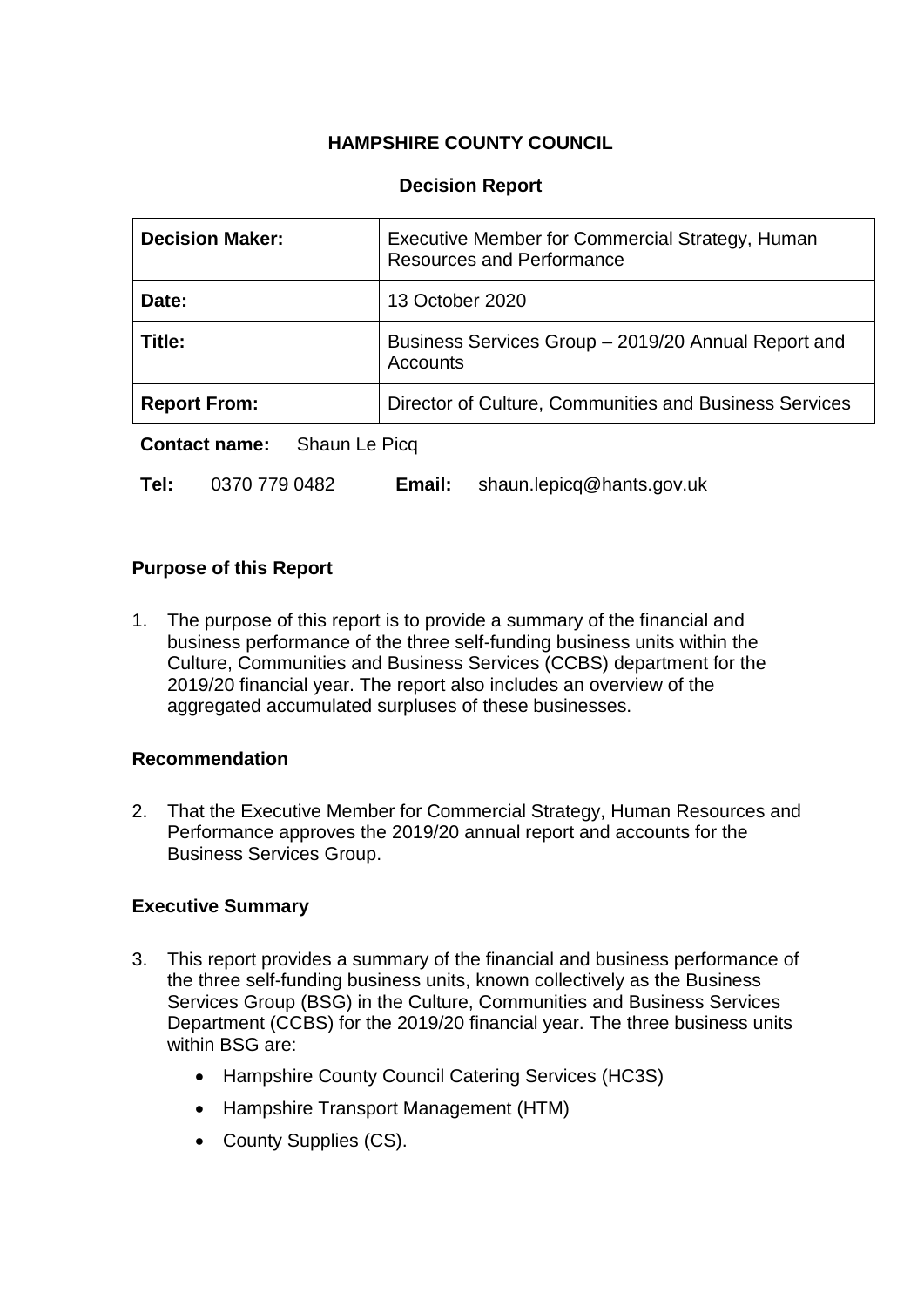- 4. The business units operate in a highly competitive environment and their continued trading performance is dependent on the success of their business development plans in retaining existing customer loyalty and winning new business.
- 5. The annual net trading deficit for 2019/20 was £1.624 million, compared to an original business plan target surplus of £604,000 and a revised forecast deficit of £921,000. The deficit was primarily due to school meal uptake being lower than target, food and staffing costs being higher than forecast, lower turnover than target in the County Supplies warehouse and the adverse impact of the Covid-19 pandemic. In March 2020, the Covid-19 lockdown cost an estimated £944,000 due to a considerable reduction in income as schools and other sites closed at short notice, whilst food and staffing costs had already been incurred. It has recently been agreed that corporate funding of £931,000 will be made available to the Business Services Group to cover the net cost (after furlough income) of the HC3S Covid-19 related financial loss incurred in 2019/20. This report shows the income loss as being met from the BSG accumulated surpluses in Appendix 2, as that reflects the position as at March 2020.
- 6. If the adverse financial impact of Covid-19 had not occurred, HC3S would have achieved a better financial outturn of £1.086 million deficit compared to its revised forecast deficit of £1.292 million. This would have been an improvement against forecast of £206,000. This illustrates that HC3S's financial recovery plan, as previously reported to Members, was having a positive effect prior to the Covid-19 lockdown. Meal uptake was above target in January and February 2020 combined and staffing and meal costs had been reduced.
- 7. This financial result also continues to reflect the significant pressures in the market in which the businesses operate. These pressures include increases in overall staffing costs due to local government pay for Grade A catering assistants being higher than the National Living Wage, increases in employer pension contributions, general inflationary pressures across food and other commodities and reduced spend by customers due to the financial constraints within the public sector and an overall squeeze on household disposable incomes.
- 8. Despite these trading pressures and the overall deficit for the year, the business units continue to perform well against their competitors in the local area. HC3S received several accreditations and awards for the quality and sustainable sourcing of its meals, including being re-accredited for the Soil Association's 'Food for Life Served Here' bronze award. This accreditation is reviewed annually and confirms that at least 75% of food is cooked fresh, is good quality and sourced locally where possible. County Supplies has retained business with 100% of all schools (including academies) in Hampshire, Southampton and Portsmouth and attracted 21 new customers in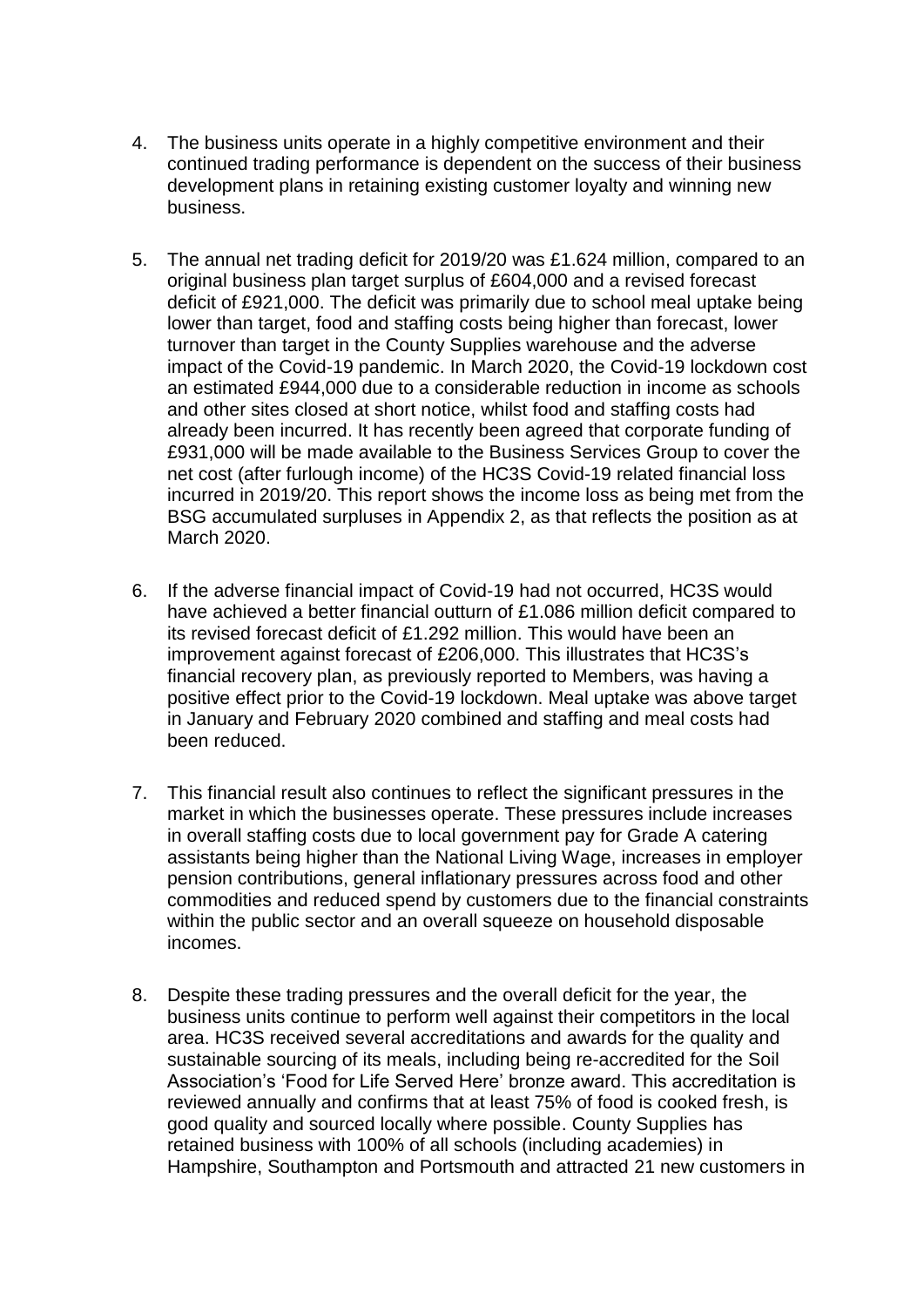the year. HTM has continued to be successful in winning new business from new external customers and schools, supplying them with a total of 335 vehicles, which exceeded the business plan target by 34 vehicles.

- 9. The business units have also supported the delivery of a number of County Council initiatives and objectives including:
	- working in partnership with Children's Services to achieve savings on their contribution to the cost of the courier service
	- leading on three climate change workstreams in CCBS
	- replacing 41 existing diesel vehicles with fully electric vehicles
	- providing and promoting healthy and nutritious meals for school children
	- supporting UK suppliers.
- 10. The businesses are continuing their work, in line with their business plans and T21 programmes, to generate efficiencies, focus on customer retention, exploit digital technologies and win new business. The investment required for these business development programmes is funded by the accumulated surpluses generated by the business units and this ensures that no financial support is provided by the County Council for this investment.
- 11. However, the Covid-19 pandemic has caused considerable disruption to the level of income generated and this means that the financial sustainability of the business units is at risk as the Business Services Group's accumulated surpluses may not cover the forecast deficit for 2020/21. The forecast impact of a loss of income of at least £4.4 million from Covid-19 on the business units has been included in the County Council's submission to MHCLG and also in the County Council's Medium Term Financial Strategy. The financial position will be monitored closely through the year and the businesses will continue to seek out further efficiencies and income generation opportunities to try to safeguard the financial sustainability and success of the business units.
- 12. All three businesses have provided a range of Covid-19 response and recovery services since the start of the pandemic and have been providing flexible and responsive services to customers and the County Council throughout lockdown and into the lockdown easing and recovery phases. This included providing an emergency catering service to 5 primary schools whose private sector catering suppliers were unable to provide the service required.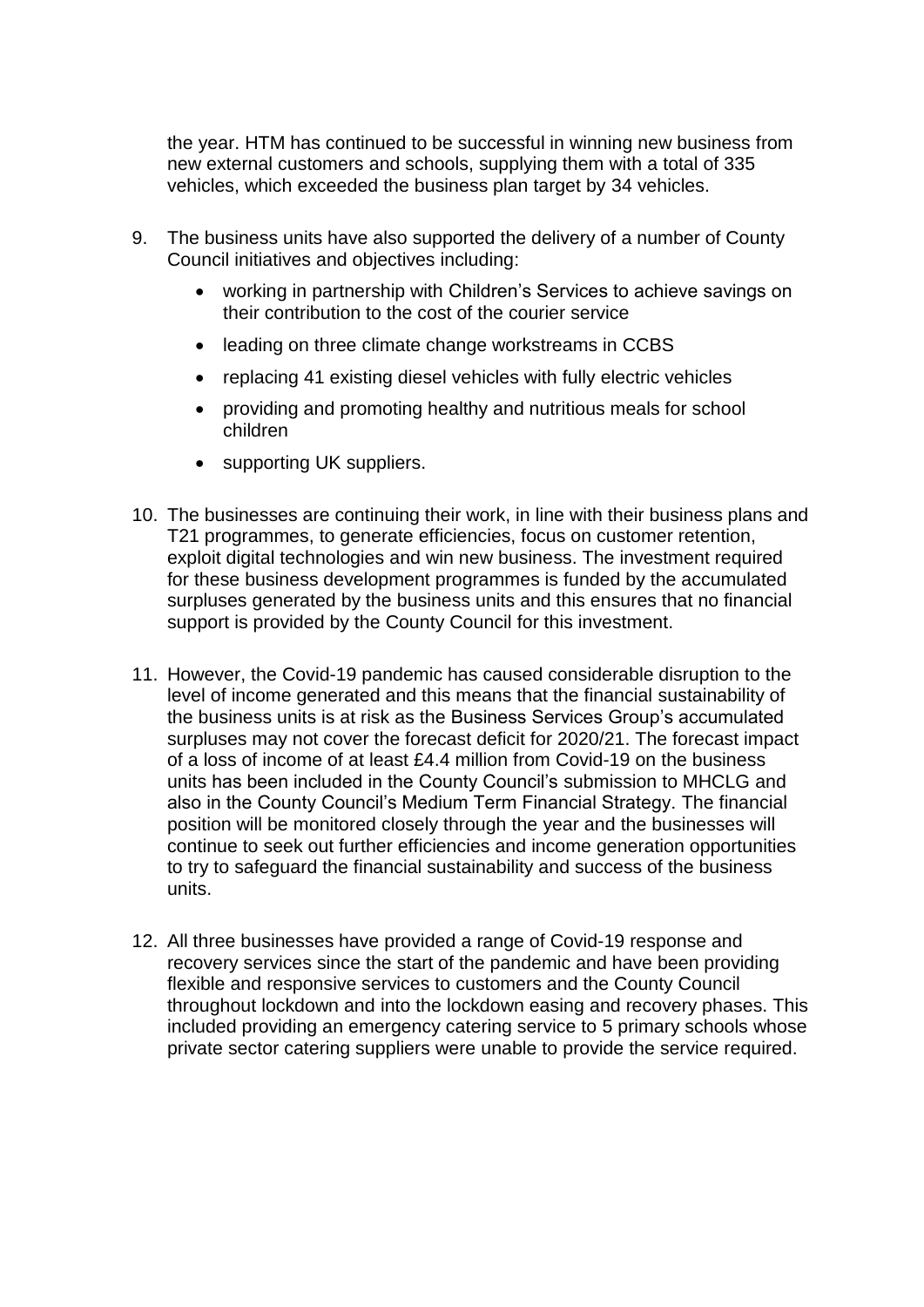## **Contextual information**

- 13. The three self-funding business units (HC3S, HTM and County Supplies) in CCBS are required to be financially self-sufficient by generating income through trading with the County Council, schools, other educational establishments and the wider public and third sectors in and around Hampshire. The income is intended to cover all costs, including relevant and appropriate departmental and corporate overheads. The business units are required to generate reasonable surpluses to enable them to re-invest in new initiatives and technology to maintain competitiveness and business success.
- 14. The 2019/20 business plans for the three business units, which set out the financial and performance targets and service delivery objectives, were reported to the Buildings, Land and Procurement Panel and approved by the Executive Member for Economic Development on 26 March 2019. This report outlines the actual performance against these plans during the last financial year.
- 15. The main aims of the business units are to provide good quality, value-formoney services to a wide range of internal and external customers, to be fully self-funding and to make a significant contribution to the County Council's corporate agenda. Due to difficult trading conditions, the business units have made an overall deficit in 2019/20 and this will also need to be funded by the accumulated surpluses earmarked for the business units. £944,000 of this deficit was attributable to the Covid-19 pandemic. Prior to the Covid-19 pandemic, HC3S had put in place a financial recovery plan which was intended to bring HC3S back into surplus by 2021/22 at the latest.
- 16. BSG's primary trading focus is with the education sector which accounts for just over 80% of turnover. Whilst trading is mainly with customers in Hampshire, Portsmouth and Southampton, the customer base extends into parts of Berkshire, Dorset (including Bournemouth, Christchurch and Poole), Isle of Wight, Surrey, West Sussex and Wiltshire.

# **Finance**

17. The 2019/20 final accounts for BSG are summarised in table 1 below and the summary accounts for each business unit are shown in Appendix 1.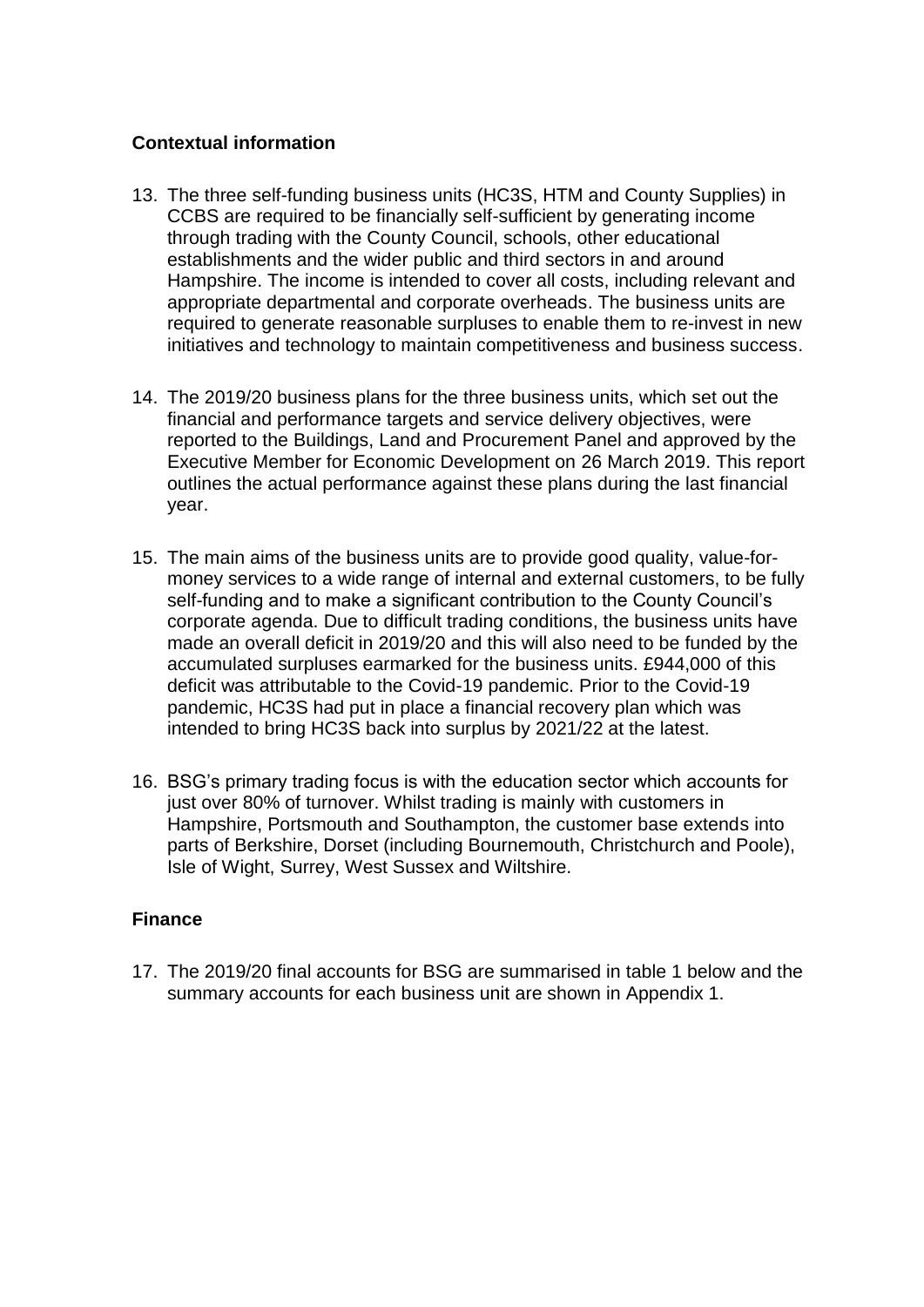|                     | <b>Revised</b><br><b>Target</b> | <b>Actuals</b> | <b>Variance</b><br>to revised<br>target | <b>Variance</b> |
|---------------------|---------------------------------|----------------|-----------------------------------------|-----------------|
|                     | 2019/20                         | 2019/20        | 2019/20                                 | 2019/20         |
|                     | £'000                           | £'000          | £'000                                   | $\frac{0}{0}$   |
|                     |                                 |                |                                         |                 |
| Income              | 56,691                          | 55,026         | (1,665)                                 | $(2.9\%)$       |
| Costs               | 57,612                          | 56,650         | (962)                                   | (1.7%)          |
| Surplus / (deficit) | (921)                           | (1,624)        | (703)                                   | (76.3%)         |

### **Table 1 – Business Services Group Actuals 2019/20**

#### 18. The key points to note for 2019/20 are:

- Total business turnover (income) was £57.1 million, which is an increase of £400,000 on the previous year.
- This turnover was £1.7 million (2.9%) below the revised target.
- Total costs were £56.7 million, which was £962,000 (1.7%) lower than the revised target.
- BSG made a deficit of £1.6 million and this was a £703,000 worse position than the revised target.
- £944,000 of this variance was directly attributable to loss of school meal income from the Covid-19 pandemic.
- If the pandemic had not occurred, BSG would have improved on its forecast deficit by £241,000. This impact is reflected in table 2 below.

|                     | <b>Revised</b><br>Target | <b>Actuals</b> | <b>Including</b><br>Covid-19<br>impact | <b>Variance</b><br>to revised<br>target | <b>Variance</b> |
|---------------------|--------------------------|----------------|----------------------------------------|-----------------------------------------|-----------------|
|                     | 2019/20                  | 2019/20        | 2019/20                                | 2019/20                                 | 2019/20         |
|                     | £'000                    | £'000          | £'000                                  | £'000                                   | %               |
|                     |                          |                |                                        |                                         |                 |
| Income              | 56,691                   | 55,026         | 55,970                                 | (721)                                   | $(1.3\%)$       |
| Costs               | 57,612                   | 56,650         | 56,650                                 | (962)                                   | $(1.7\%)$       |
| Surplus / (deficit) | (921)                    | (1,624)        | (680)                                  | 241                                     | 26.2%           |

### **Table 2 – Business Services Group Actuals 2019/20 - with Covid-19 impact**

19. Table 2 above illustrates that HC3S's financial recovery plan was having a positive effect prior to the Covid-19 impact, with food and staffing costs being below the revised target in the last quarter of 2019/20 prior to the Covid-19 lockdown in March.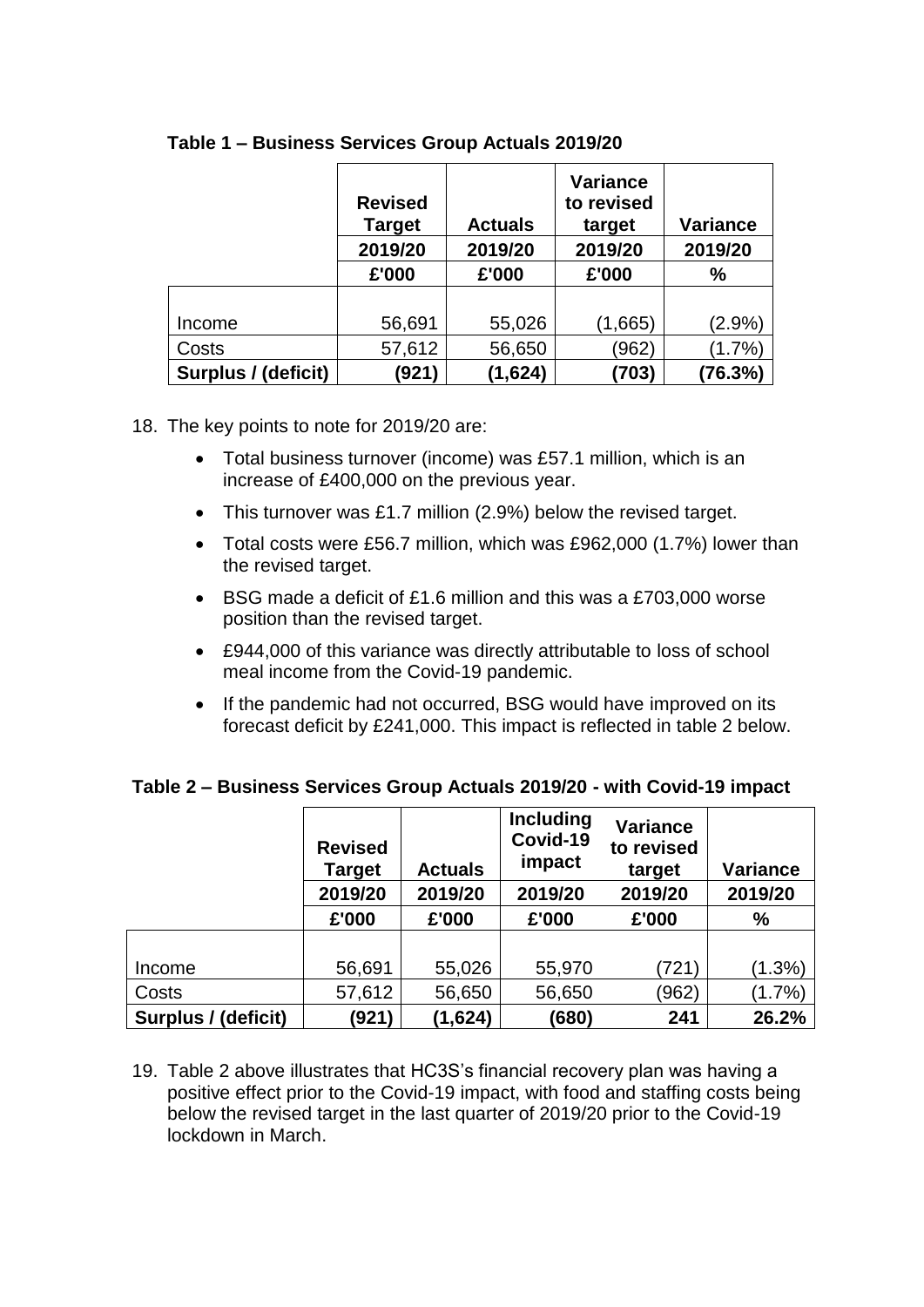- 20. As self-funding business units, BSG also covers the cost of relevant departmental and corporate support services. In 2019/20, BSG contributed over £800,000 towards the cost of corporate and departmental overheads. In addition, BSG funded the cost of the past pension deficit for its staff, which cost £753,000 in 2019/20.
- 21. Table 3 below shows the annual surpluses generated by the business units over the last five years.

|                                     | <b>Actual</b> | <b>Actual</b> | <b>Actual</b> | <b>Actual</b> | <b>Actual</b> |
|-------------------------------------|---------------|---------------|---------------|---------------|---------------|
|                                     | 2015/16       | 2016/17       | 2017/18       | 2018/19       | 2019/20       |
| <b>Business Unit</b>                | £'000         | £'000         | £'000         | £'000         | £'000         |
|                                     |               |               |               |               |               |
| HC <sub>3</sub> S                   | 591           | 55            | 7             | (280)         | (2,030)       |
| <b>HTM</b>                          | 321           | 266           | 183           | 98            | 14            |
| <b>County Supplies</b>              | 342           | 516           | 317           | 225           | 392           |
| <b>Total Surplus /</b><br>(Deficit) | 1,254         | 837           | 507           | 43            | (1,624)       |
| % of income                         | 2.4%          | 1.6%          | 0.9%          | 0.1%          | $(3.0\%)$     |

**Table 3 – Annual Trading Surplus / (Deficit) 2015/16 to 2019/20**

- 22. The reduction in HC3S's financial performance over the last five years reflects the increase in staffing and food costs, a continued reduction in primary school meal take-up and lower returns at some secondary and commercial sites than planned. HC3S's financial recovery plan is in place with the aim of increasing meal uptake, increasing staff productivity, reducing the cost per meal and reducing management costs. Unfortunately, the Covid-19 pandemic has meant that the financial situation has worsened and in 2019/20 accounted for an additional financial pressure of £944,000 which increased the deficit to £2.03 million.
- 23. HTM's reducing surpluses from 2015/16, are due to increases in the cost of staffing and vehicle spares and consumables, whilst contract hire rates have been held throughout the life of those contracts. HTM is reviewing prices and margins across the range of its services in 2020/21 to ensure that it can generate a reasonable surplus whilst still remaining price competitive. There were no direct adverse impacts from Covid-19 in 2019/20 as services which were affected by lockdown such as short-term hire, ad-hoc vehicle maintenance and fuel usage will be accounted for in 2020/21 due to the timing of transactions.
- 24. County Supplies continues to achieve a steady surplus each year as it maintains its price competitiveness and successfully retains income levels and customers. There were no adverse impacts of Covid-19 on County Supplies in 2019/20 as turnover in March 2020 was slightly above target for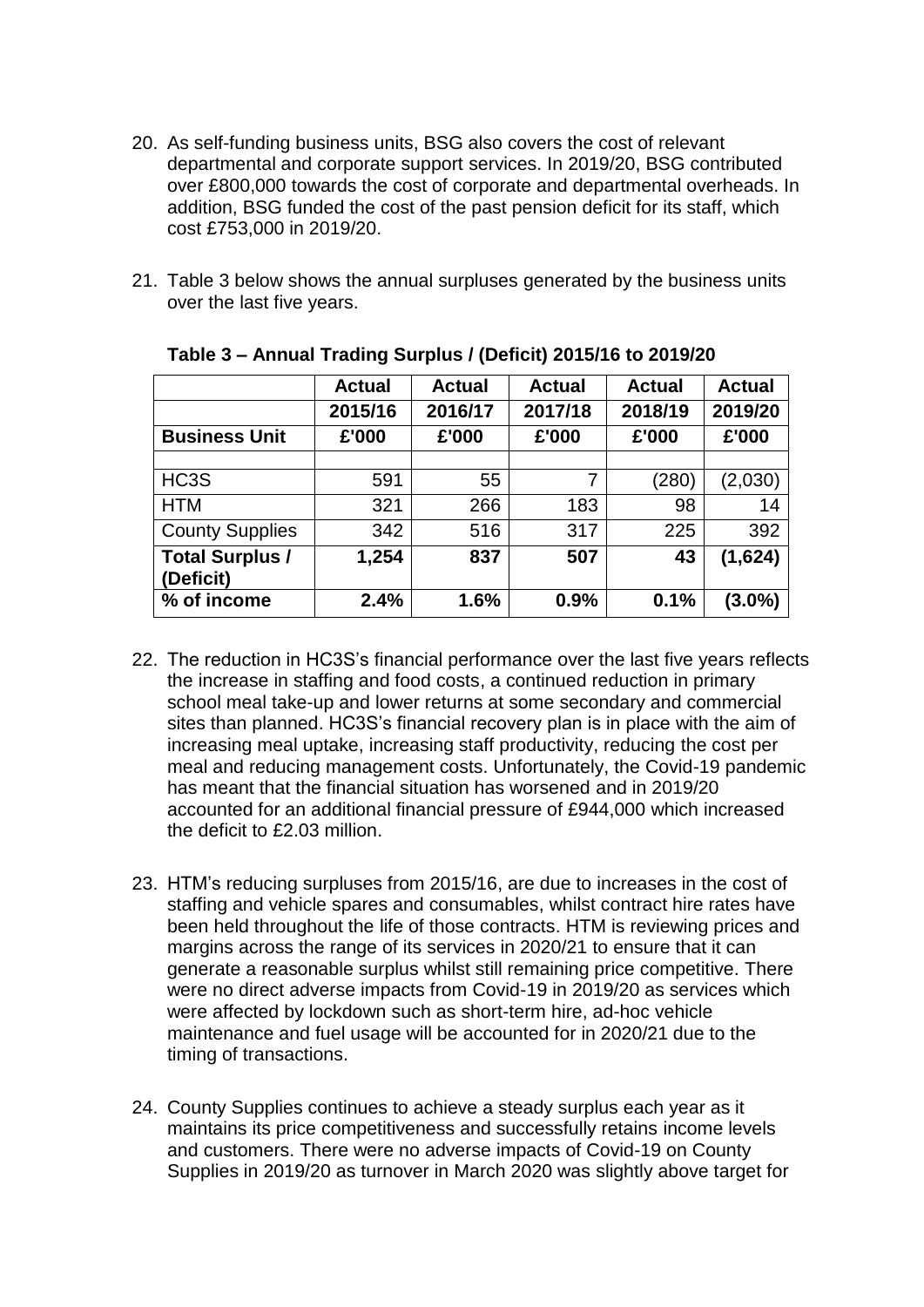that month due to customers increasing their purchase of hygiene products and PPE.

- 25. In addition to generating £24.5 million of income from Hampshire primary school meals, HC3S continued to maintain a portfolio of customers in other sectors and outside of Hampshire achieving turnover (income) as follows:
	- secondary schools: £3.3 million
	- schools outside Hampshire: £2.1 million
	- non-school sites: £4.6 million
	- other income: £0.2 million.
- 26. As shown in table 4 below, in 2019/20 HC3S also returned surpluses of £69,000 to secondary schools and provided a financial payback of £214,500 to other County Council services from the catering operations at these services' sites.

| Site / Service                                     | <b>Catering</b><br><b>Payback</b><br>2018/19<br>£'000 |
|----------------------------------------------------|-------------------------------------------------------|
| <b>Countryside Service</b>                         | 90                                                    |
| <b>Sir Harold Hillier Gardens</b>                  | 98                                                    |
| <b>Calshot Activity Centre</b>                     | 9 <sup>1</sup>                                        |
| <b>Library Service</b>                             | 17.5                                                  |
| <b>Total for Hampshire County Council Services</b> | 214.5                                                 |
| <b>Secondary Schools</b>                           | 69                                                    |
| <b>Total payback to customers</b>                  | 283.5                                                 |

**Table 4 – Financial Payback to Services from HC3S in 2019/20**

27. HTM's total income was £8.67 million, which was only 0.7% below target. This was mainly due to workshop income being £180,000 (25%) below target, because the Highways England (HE) fleet was all replaced with new vehicles during the year and HE decided to send all vehicles back in their existing condition with no remedial work undertaken, which was not as originally forecast in the trading account. All other income was slightly above target, leading to an overall surplus of £14,000 which was £37,000 below target. The income for each of HTM's five core services was as follows:

<u>.</u>

<sup>&</sup>lt;sup>1</sup> The payback to Calshot is rent paid to Calshot Activity Centre for the café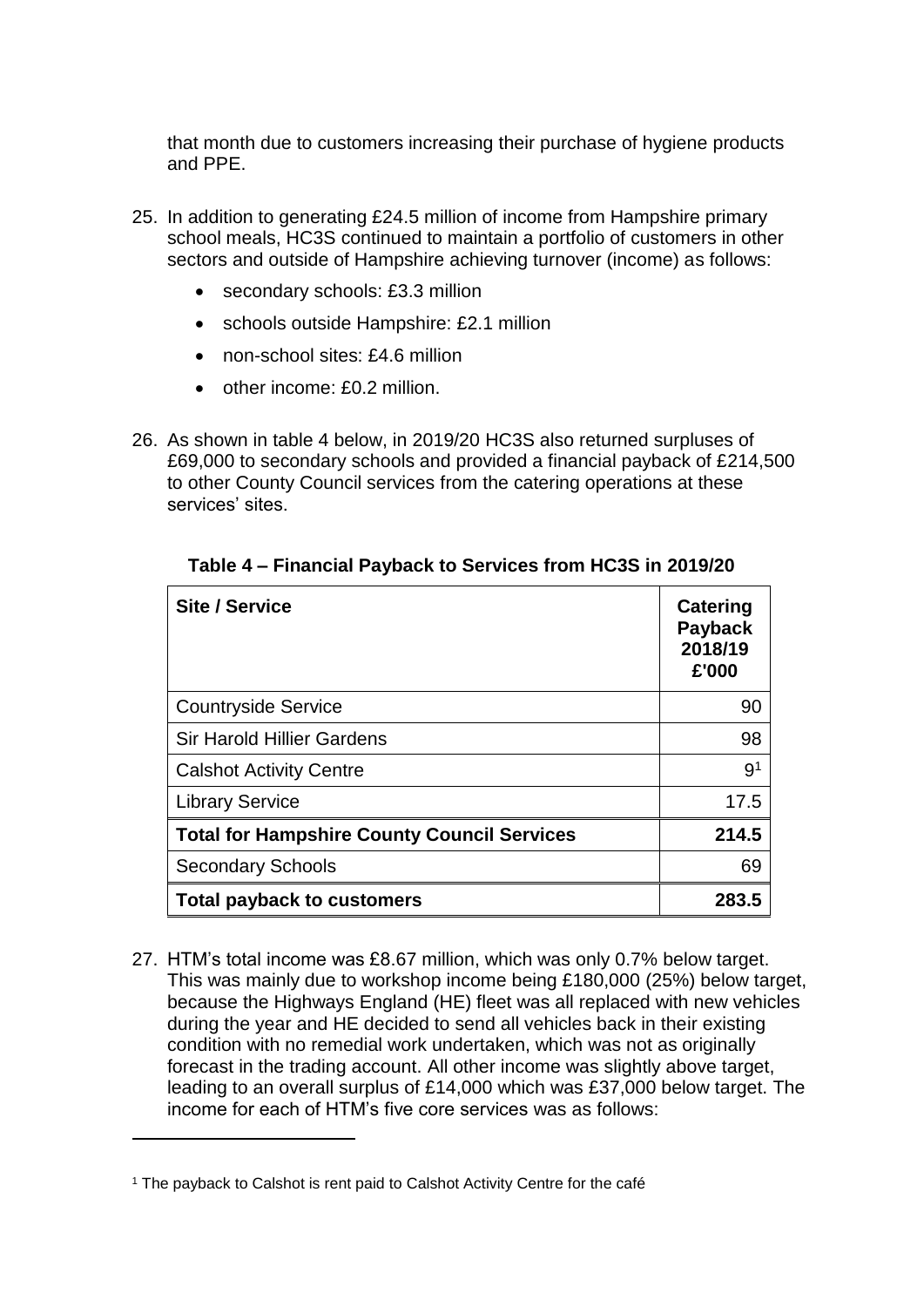- contract hire: £4.96 million
- fuel: £1.18 million
- courier service:  $£1.04$  million<sup>2</sup>
- spot hire: £0.94 million
- workshop income: £0.56 million.
- 28. HTM's costs were very close to target at £28,000 (0.3%) below target.
- 29. County Supplies warehouse income, at £9.69 million, was on a par with the previous financial year, though was below target by 8%. This reflects spending pressures for schools, leading to a reduction in their purchases of curriculum supplies. Income from the County Supplies' portfolio of framework agreements continues to hold up well, despite the current public sector financial constraints and generated £1.13 million of income, which was £11,000 (0.98%) above target. Proactive management of costs and delivery of efficiencies led to costs being £100,000 (2.8%) below budget, which enabled the business unit to generate a reasonable surplus of £392,000 (3.5% of turnover).
- 30. The accumulated surpluses of the businesses provide a strategic reserve that help protect the County Council from financial risk in the event of adverse trading conditions or unforeseen events and makes it possible for the businesses to invest in initiatives that retain customer loyalty and win new business, whilst also enabling the replacement of assets and equipment, upgrading technology and improving services. BSG's accumulated surpluses form part of the County Council's overall reserves. The 2019/20 movements on the accumulated surpluses for the businesses are shown in table 5 below.

### **Table 5 – Accumulated Surpluses – movements 2019/20**

|                                                | £'000   |
|------------------------------------------------|---------|
| Surplus as at 01/04/19                         | 5,669   |
| <b>Business Services Group deficit 2019/20</b> | (1,624) |
| Depreciation, interest and finance             | 146     |
| Spending from accumulated surpluses            | (430)   |
| Closing balance as at 31/03/20                 | 3,761   |

<u>.</u>

<sup>&</sup>lt;sup>2</sup> The courier service also includes the transport service for Adult Services clients at day services, transport of school meals, MIDAS driver training and library book movements.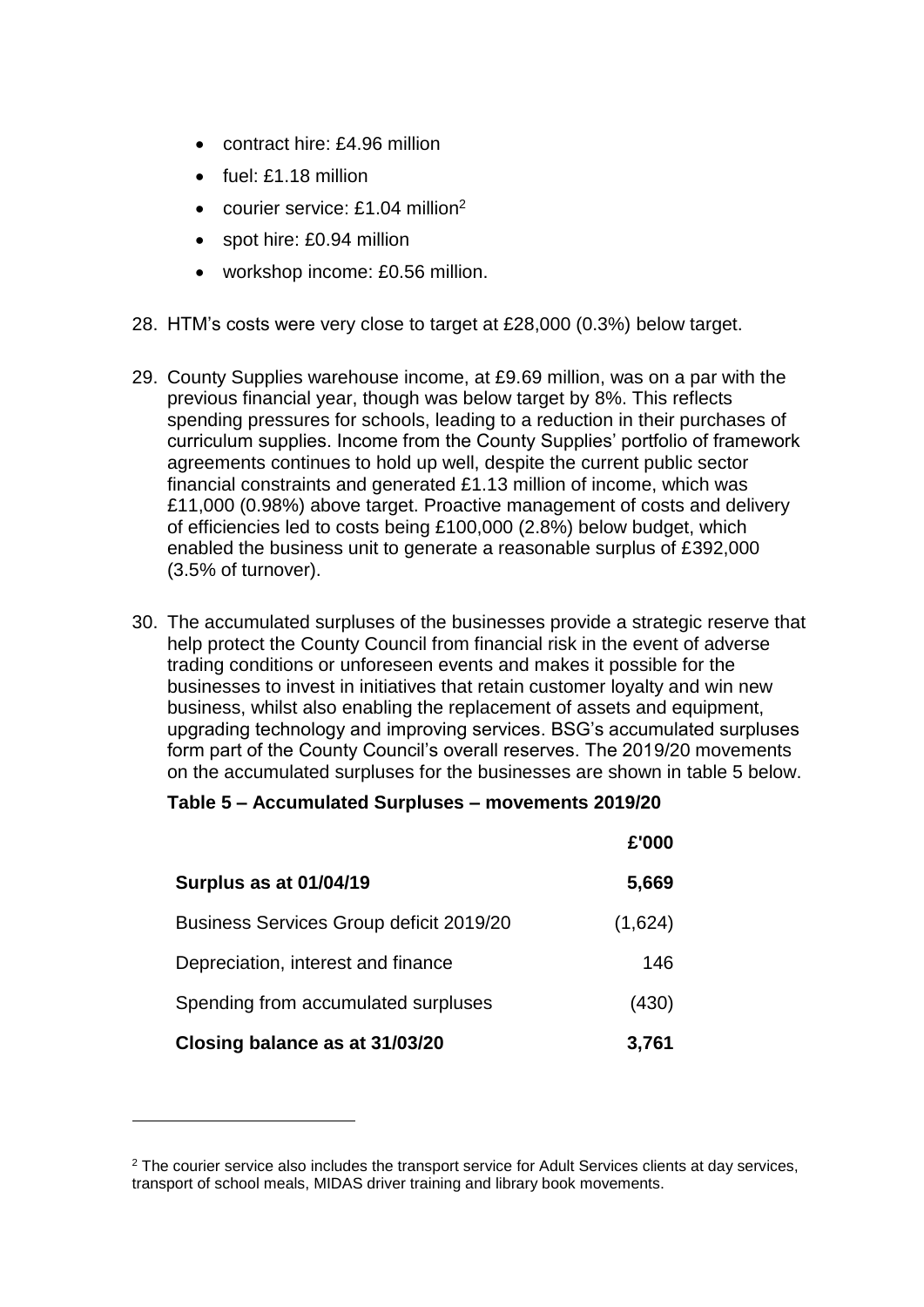- 31. The accumulated surpluses reduced by £1.9 million (34%) during 2019/20 to £3.8 million. The trading deficit of £1.6 million accounted for the majority of the reduction and spending of £430,000 related to investments included in the Business Plans for 2019/20, as approved by the Executive Member, for kitchen and servery improvements, technology and equipment upgrades and replacements and other Transformation to 2021 (T21) projects which will deliver efficiencies and retain or increase income in future years. Further detail of this spending from the accumulated surpluses is shown in Appendix 2. It has recently been agreed that corporate funding of £931,000 will be made available to the Business Services Group to cover the net cost (after furlough income) of the HC3S Covid-19 related financial loss incurred in 2019/20. This will be reflected in the BSG Accumulated Surpluses in 2020/21. This report shows the income loss as being met from the BSG accumulated surpluses in Appendix 2, as that reflects the position as at March 2020.
- 32. It is currently difficult to forecast the movements on the accumulated surpluses for 2020/21 as the Covid-19 pandemic is having a significant adverse impact on the income levels of all three of the business units. The deficit for 2020/21 is currently estimated to be £4.3 million (excluding furlough income) assuming that all pupils are attending school from September 2020 and some level of social distancing continues until the end of the financial year. The accumulated surpluses will therefore only cover some of the trading deficit.
- 33. The forecast Covid-19 impact on loss of income for the business units in 2020/21 ranges from £4.4 million to £10.9 million, depending on whether school meal numbers continue to be as low as they have been during lockdown for the rest of the financial year or whether they recover to normal levels from September. These forecasts currently exclude any furlough income. The Covid-19 impact of £4.4 million has been included in the County Council's submission to MHCLG and also in the County Council's Medium Term Financial Strategy. The financial position will be monitored closely throughout the year and the businesses will continue to seek out further efficiencies and income generation opportunities to try to safeguard the financial sustainability and success of the business units.
- 34. Appendix 2 shows the planned spending from the accumulated surpluses in line with the original approved 2020/21 Business Plans. All spending requires a business case approved by the Departmental Management Team and only items which are business critical or have a clear payback are now included as firm commitments for 2020/21. A number of projects previously reported to Members will have to be deferred until the financial position for 2020/21 is clearer.
- 35. Taking account of future potential commitments and earmarks, particularly arising from the Business Units' Transformation to 2021 (T21) programme, there is currently an unallocated balance in the accumulated surpluses of only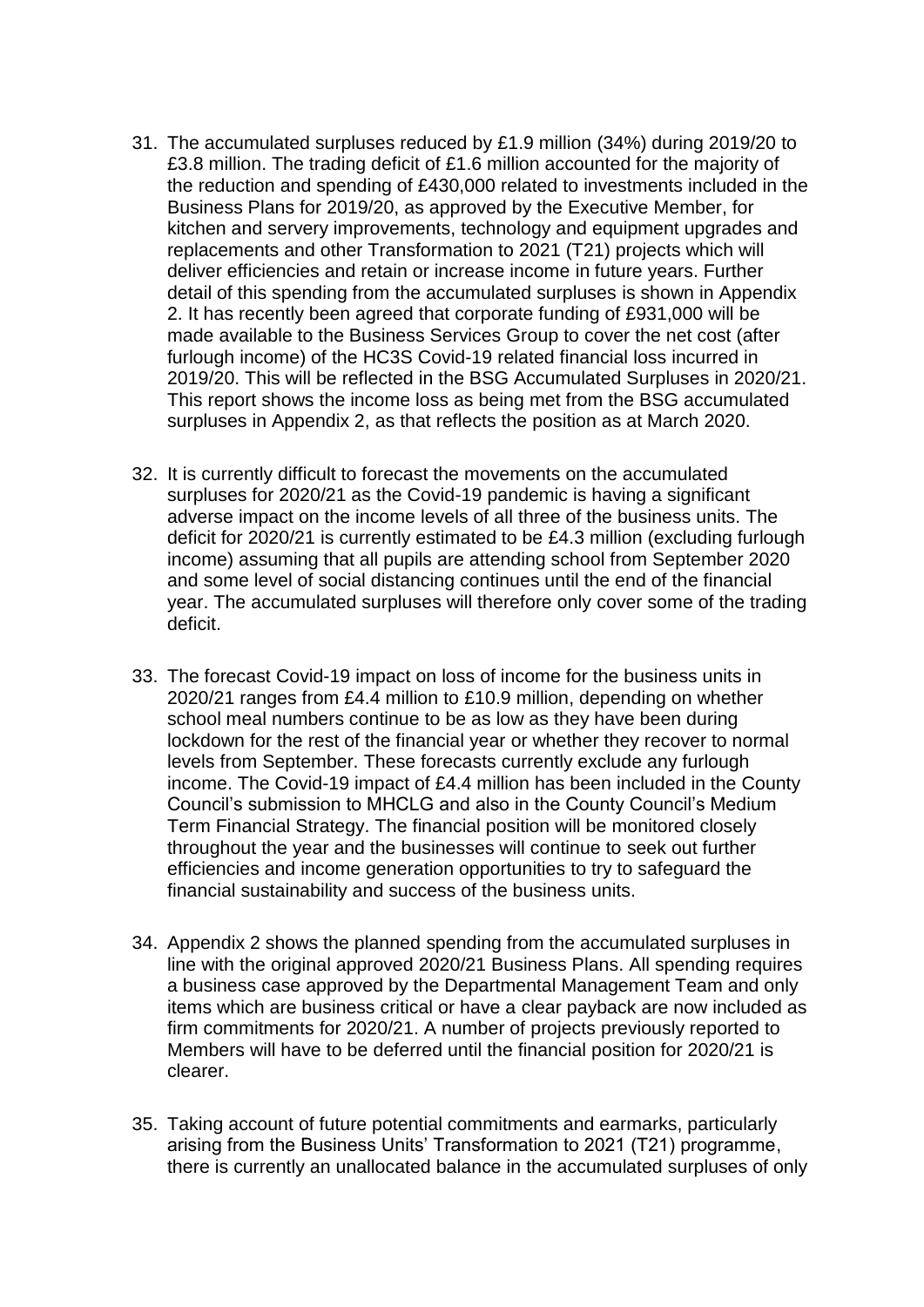£3,000. This is after some of the earmarks have been reduced compared to previous estimates to reflect the limited funds available within the accumulated surpluses. This balance does not take account of the potential estimated £4.3 million to £10.8 million end of year deficit for 2020/21 from reduced trading turnover as a direct result of the Covid-19 pandemic. Therefore, the forecast balance in the accumulated surpluses assumes that any 2020/21 Covid-19 related trading losses, as detailed above, will be funded corporately by the County Council.

36. HC3S also manages delegated catering budgets on behalf of schools through buy-back arrangements and a Service Level Agreement (SLA) which covers the costs of equipment maintenance and replacement in schools' kitchens and serveries. This SLA had an annual value of £2.1 million in 2019/20. This pooled fund does not form part of HC3S's trading account as it is managed on a break-even basis on behalf of schools.

#### **Performance**

37. BSG's actual performance against the target key performance indicators for 2019/20 is shown in table 6 below.

| <b>KPI</b>                                                 | <b>Target</b> | <b>Actuals</b> | <b>Variance</b> |          |
|------------------------------------------------------------|---------------|----------------|-----------------|----------|
|                                                            |               | 2019/20        | 2019/20         | 2019/20  |
| HC3S                                                       |               |                |                 |          |
| Primary school pupil meals uptake                          |               | 55.8%          | 53.5%           | $-2.3%$  |
| Primary school food cost per meal                          |               | £0.90          | £0.94           | $+£0.02$ |
| Unit labour cost as % of income<br>$\blacksquare$          |               | 53%            | 53%             | $0\%$    |
| <b>HTM</b>                                                 |               |                |                 |          |
| Pool car utilisation                                       |               | 90%            | 80.1%           | $-9.9%$  |
| Fleet downtime<br>$\blacksquare$                           |               | $1\%$          | 0.36%           | $-0.64%$ |
| Fleet size (external customers)                            |               | 211            | 223             | $+12$    |
| Contract hire conversion rate: quotes to orders            |               | 50%            | 57.8%           | $+7.8%$  |
| <b>County Supplies</b>                                     |               |                |                 |          |
| Stores turnover                                            |               | £10.5m         | £9.7m           | $-E0.8m$ |
| Stores purchase price inflation                            |               | +1.2%          | $-0.18%$        | $-1.38%$ |
| Service levels - Top 400 lines<br>$\overline{\phantom{a}}$ |               | 98%            | 98.5%           | $+0.5%$  |
| Deliveries on due day                                      |               | >98%           | 99.8%           | $+1.8%$  |

38. Lower meal uptake and higher food costs have been the main factor in the lower than planned turnover and surplus for HC3S in 2019/20. The number of meals provided was also adversely affected by the Covid-19 pandemic impact in March 2019 as the number of meals was 31% lower than target, due to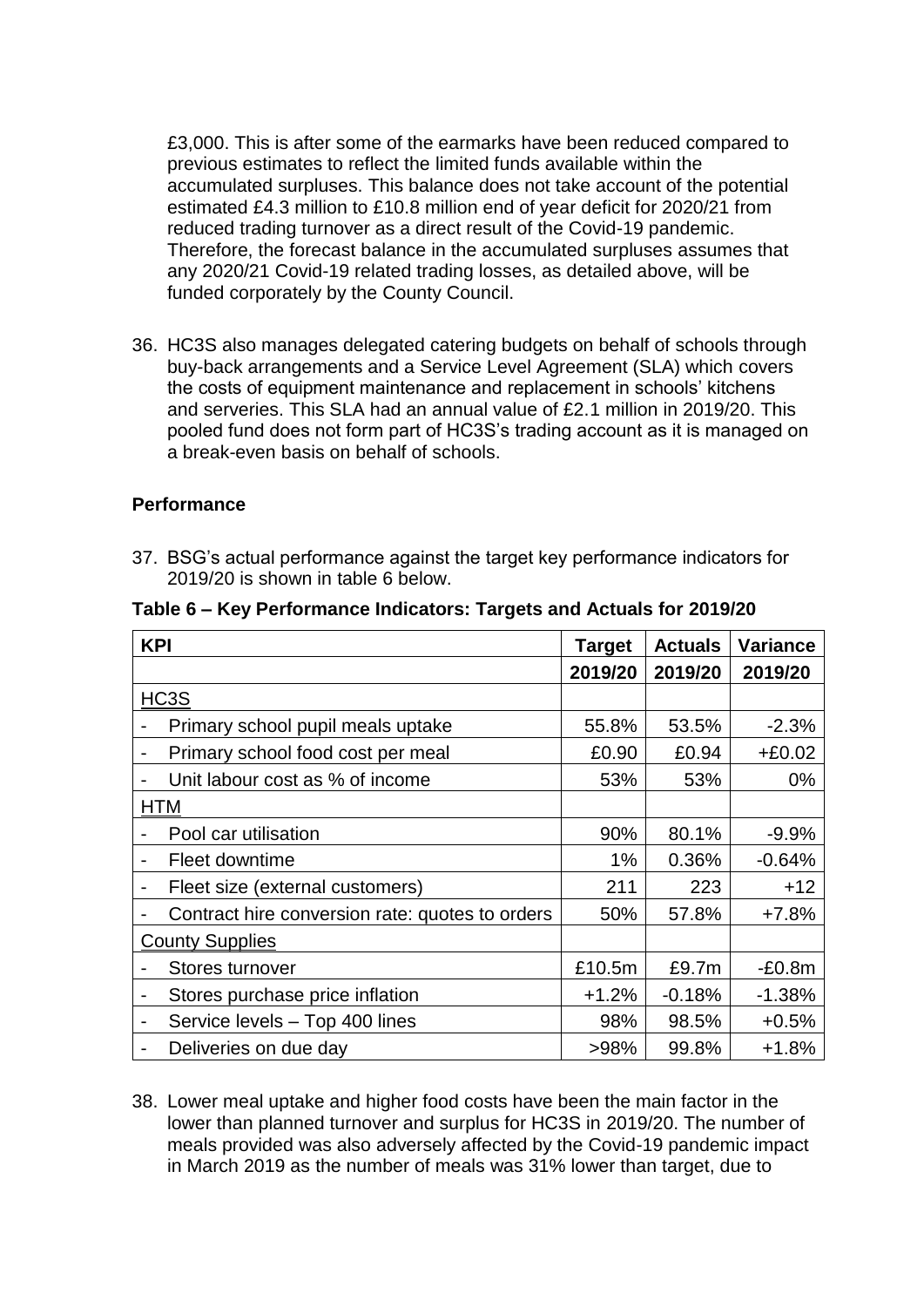school closures for the last two weeks of March. This accounted for a 17.5% variance in percentage uptake.

- 39. However, the number of meals served in January and February 2020 combined was 3% higher than target. Unit labour costs were also exactly on target for the year. Although the cost per meal for the year was higher than target by 2 pence per meal, there was a downward trend in meal costs. In Autumn term 2019 the cost per was 98 pence and by the Spring term 2020 it was 89 pence, which is a reduction of 9 pence (9.2%) per meal. This demonstrates that the elements of the financial recovery plan relating to increasing meal uptake, reducing staff costs and reducing food costs, that had been put in place in autumn 2019, was starting to have a positive impact prior to the Covid-19 pandemic. Food costs have been reduced further in the current financial year to 75 pence per meal from the autumn term 2020/21.
- 40. 10.61 million primary school meals were provided in the year, which equates to over 55,200 primary school meals served on average each day by HC3S. This compares to 11.15 million meals in the previous year and 11.29 million meals in 2017/18.
- 41. As previously reported to Members, this reduction appears to be a national trend and HC3S has been working on a programme to increase its marketing activity including effective use of social media and commissioning external specialist support to undertake social marketing research. Unfortunately, this social marketing work has been put on hold temporarily due to the pandemic, though HC3S has increased its social media reach during the pandemic with nearly 9,000 followers and this is significantly higher than competitors. The trend in meal numbers over the last 18 years is shown in the graph below.

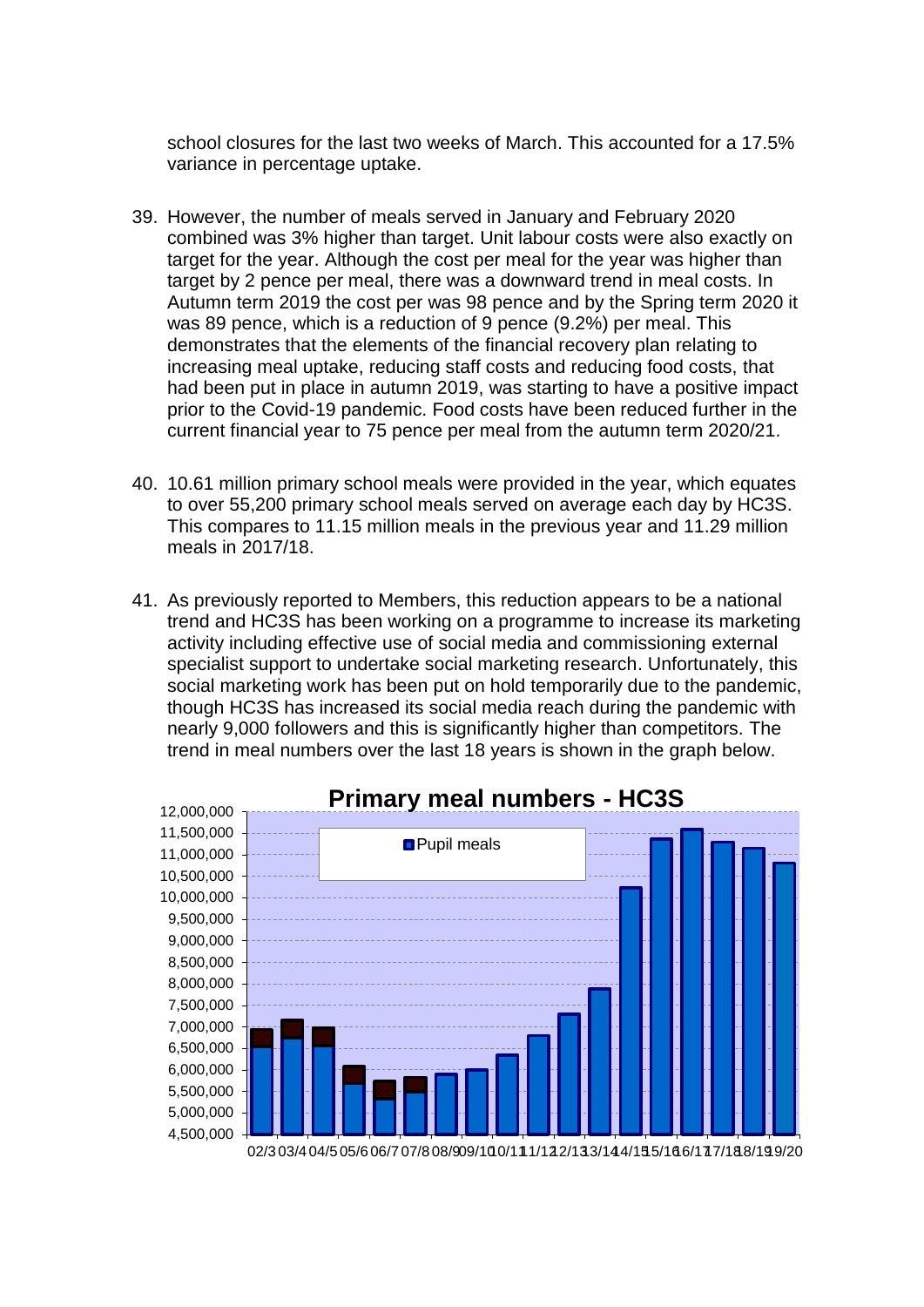42. HC3S mobilised three new contracts for the provision of catering services in primary schools outside of Hampshire during the year. In addition, four secondary schools extended their contract with HC3S. Unfortunately, HC3S lost business with three primary schools and two secondary schools during the year. In addition, three further contracts came to an end and HC3S decided it was not commercially viable to bid to retain them. Two of these contracts were in Wiltshire and HC3S also terminated a contract with a secondary school in Hampshire as it was not providing the required financial returns due to a change in the catering service required by the school. The graph below reflects the recent reduction in the number of pupils on roll, due to these lost contracts, compared to the change in meal numbers. This shows a broad correlation between changes in the number of meals and changes to the number of pupils on roll for those schools at which HC3S provides the catering.



- 43. Following a joint strategic catering review with the Countryside Service, it was decided to transfer catering at the five County Parks and Titchfield National Nature Reserve to the Countryside Service on 1st December 2019.
- 44. The impact of these changes means that as at March 2020, HC3S were providing catering services to customers at 491 schools and 6 non-school sites. This is an overall reduction during the year of 5 schools and 6 nonschool sites.
- 45. HC3S has been re-accredited with the Soil Association's 'Food for Life Served Here' Bronze award for all primary schools. This accreditation is reviewed annually and confirms that at least 75% of food is cooked fresh, is good quality and sourced locally where possible. The HC3S service in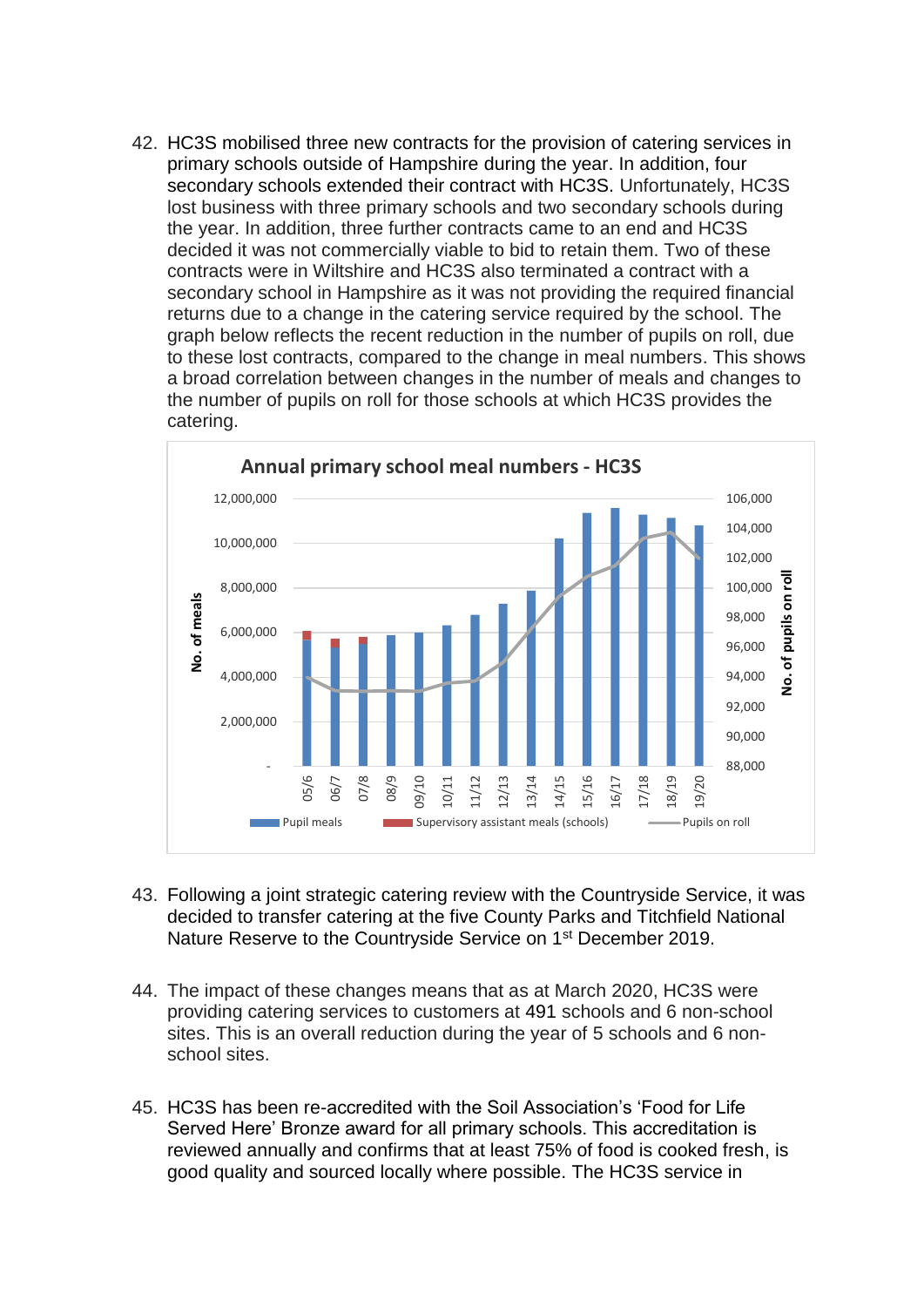primary schools has also achieved a Gold 'Eat Out, Eat Well' award, which recognises how HC3S makes it easier for pupils to make healthier choices and demonstrates how these healthier choices are actively promoted.

- 46. HC3S was named 'Education Caterer of the Year' by the Foodservice Cateys and was also the winner of the Cateys' Innovation Award. HC3S was also successful in the EDUCatering awards and won both 'Primary School Caterer of the Year' and the 'Marketing' awards. HC3S's marketing initiatives, especially though social media, were also recognised by the Lead Association for Catering in Education's (LACA) Marketing Award.
- 47. HTM's external customer fleet exceeded target by 12 vehicles taking the total number of external customer vehicles to 223. This demonstrates very good progress on HTM's business development objectives of increasing the number of external customers. This success in winning new business is also reflected in the percentage contract hire conversion rate (quotes to orders) being nearly 8% above target. Fleet downtime continues to be well below the minimum expected at 0.36% compared to a target of 1%, which reflects good performance at the vehicle workshops by keeping downtime as low as possible for customers.
- 48. For the second year running, the utilisation of the Alphacity pool car scheme was particularly disappointing at 80.1%, which is 9.9% below target. This was caused by poor utilisation of a small number of vehicles that were made available at a number of the County Council's offices and hubs outside of Winchester, despite action being taken during the year to move vehicles to locations which had expressed an interest in using a pool car. In light of the Covid-19 pandemic, the size of the Alphacity fleet will be reviewed and some vehicles will be returned early if the savings warrant doing so.
- 49. Good progress has been made with replacing the current diesel fleet (where vehicles have reached the end of their useful life) with electric vehicles. During the year, the number of electric vehicles in operation increased to 41 as at the end of March 2020.
- 50. County Supplies continues to perform above target for deliveries on due day (99.8%) and service levels (98.5%), which is important for retaining customer loyalty. Inflation on purchase prices was 1.38% lower than forecast, which reflects effective supplier negotiation and leveraging of purchasing power with key partner authorities. Warehouse turnover remained relatively static, for the fourth consecutive year at £9.7 million. As shown in the graph below, this is the first time since 2012/13 that warehouse turnover has not increased for a sustained period. This reflects difficult trading conditions with our public sector customers, particularly due to the financial pressures experienced by schools, which continue to be County Supplies' core customers.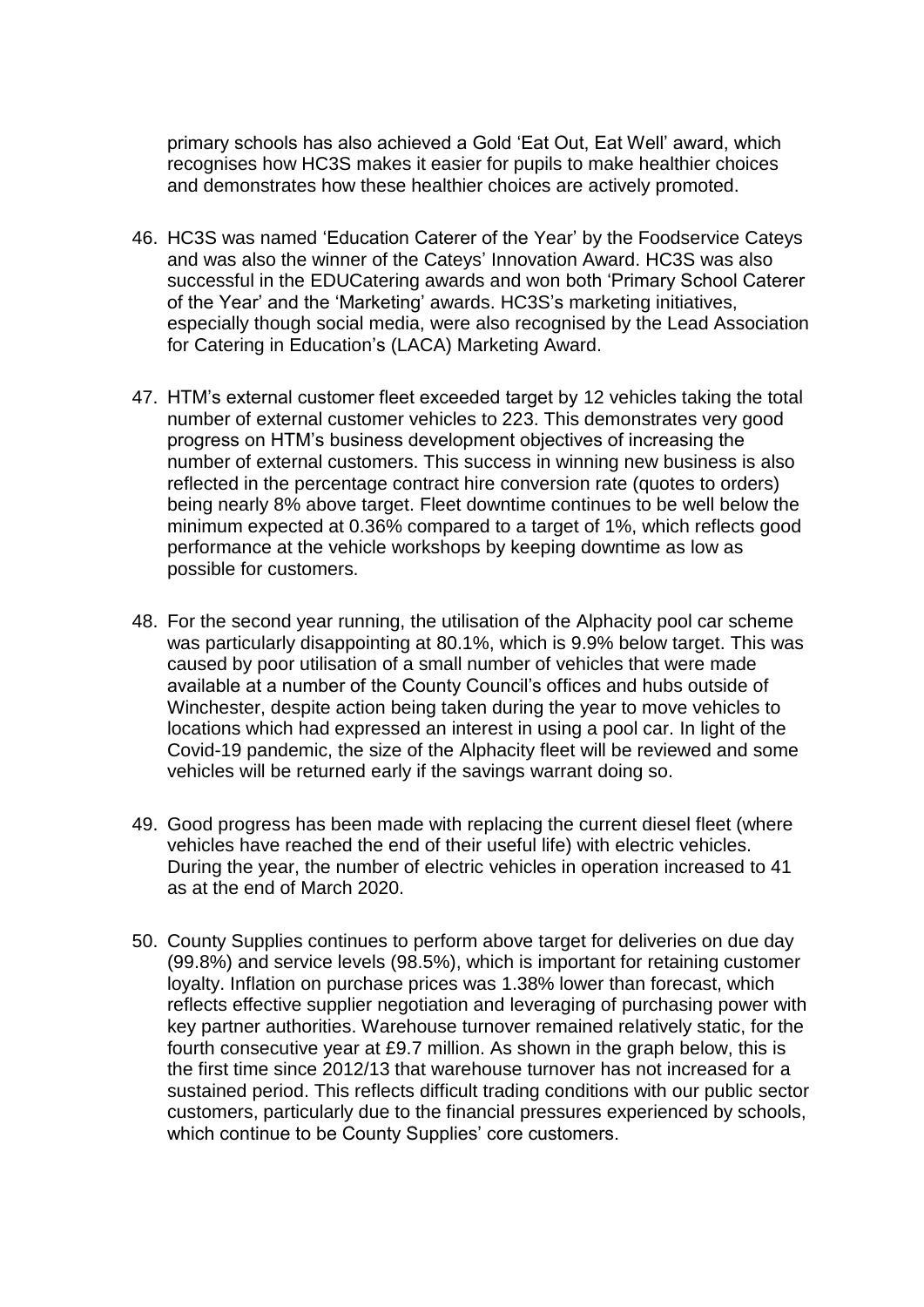

51. During the year, 21 new customers registered with County Supplies, most of which were as a result of a business development campaign to attract new customers within the business unit's 'deliverable radius', including parts of Dorset, Surrey and Berkshire. County Supplies has successfully retained 100% of all schools and academies in Hampshire, Portsmouth and Southampton as customers during 2019/20.

### **Sustainability and Climate Change**

- 52. All three business units have continued to deliver a range of sustainability initiatives and carbon reduction actions during the year to contribute to the County Council's climate change programme. These include:
	- Drinks purchased only in recyclable, reusable or refillable containers
	- Takeaway cutlery and straws are recyclable or compostable
	- Recycling cooking oils into biofuels
	- Use of UK seasonal vegetables and other UK produce to reduce food miles and support British farmers and growers
	- Traceable and sustainable food purchasing policy
	- HC3S implemented electronic and digital communications with all kitchens which reduces use of paper, printing and transport
	- Primary school meal ordering, portion control and food unit cost management has reduced food waste
	- 41 fully electric vehicles now in the fleet
	- HTM recycles all spent oils and lubricants, scrap metal and batteries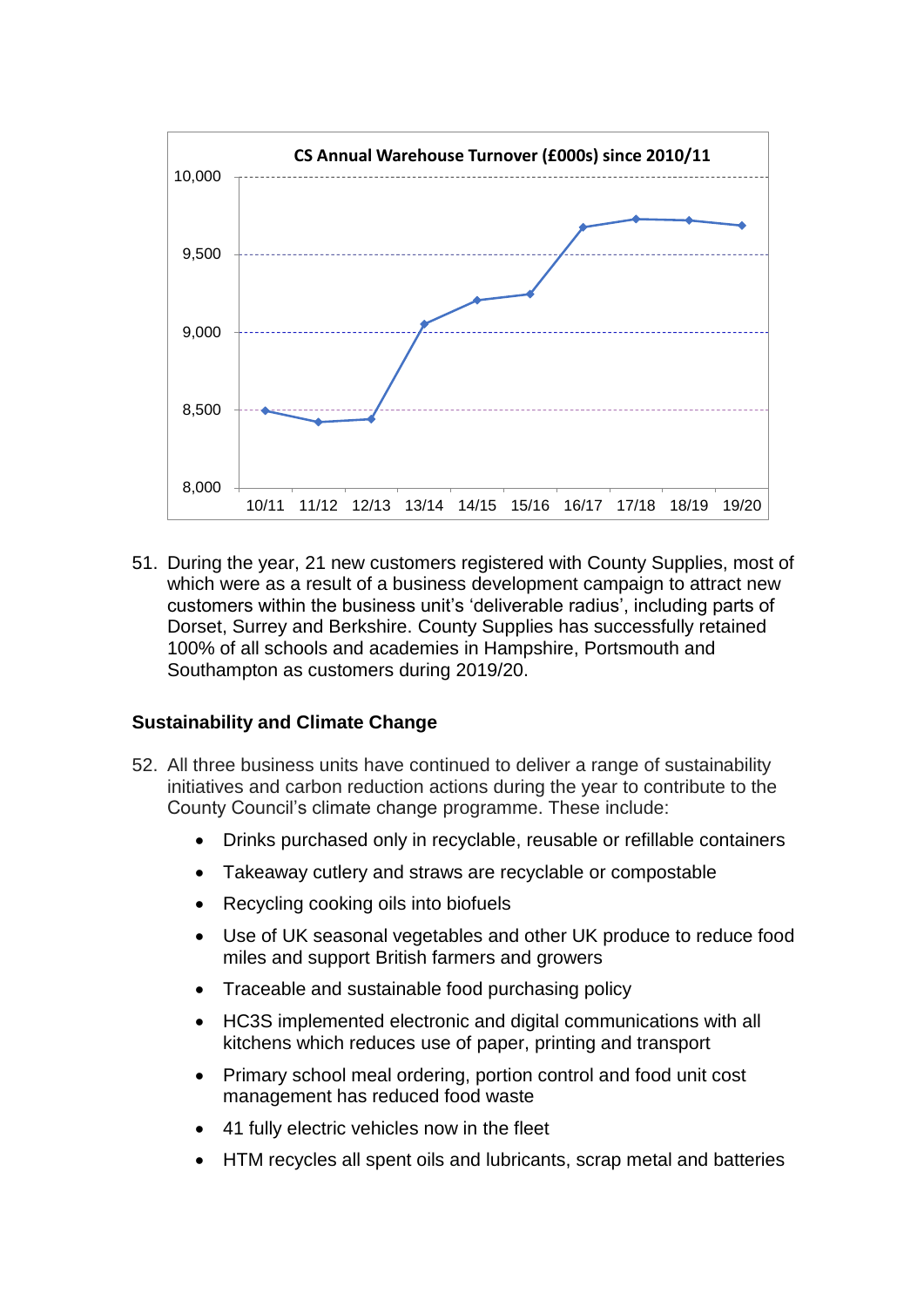- Putting arrangements in place for a hydrotreated vegetable oil (HVO) fuel pilot for some of the current diesel LGVs and vans which will start in 2020/21
- County Supplies' packaging is made of at least 70% recycled material and recycles all waste cardboard from its warehouse operations
- The three business units are leading on three of the County Council's climate change workstreams: food, travel and transport and product lifecycle.

## **Apprenticeships**

- 53. BSG continues to provide opportunities for apprenticeships within the businesses, supported by funding from the apprenticeship levy. During the year, HTM had five vehicle technician apprentices in the workshops and two business administration apprentices at HQ (shared with County Supplies to broaden their skill base). HTM has engaged fully with the apprenticeship programme since 2006 and has enabled 23 apprentices to be trained and qualified during that time. The apprentices have been an integral part of HTM's succession planning strategy from the outset. Without the workshop apprentices coming through the system. HTM would struggle to maintain operations in a hard to recruit market, with a decreasing number of trained technicians available.
- 54. County Supplies currently has three members of staff undertaking a Level 4 apprenticeship in Commercial Supply & Procurement. They are over halfway through the apprenticeship and are planning to finish their apprenticeships and qualify early in 2021. County Supplies also have a member of staff undertaking a Customer Service Practitioner apprenticeship. Our marketing and project support officer is undertaking a level 3 apprenticeship in Team Leadership and Management, leading to a recognised ILM qualification.
- 55. HC3S registered 14 members of staff for a variety of level 2 and level 3 hospitality & catering apprenticeship programmes. Due to staffing issues with the learning provider, applications had to be put on hold for 3 months as they were unable to support new apprentices for that period. This has led to a backlog of applications and a further 10 staff still awaiting sign up to programmes, which have also been adversely affected by the Covid-19 lockdown. 16 staff completed their apprenticeship qualifications during the year. During 2019/20, HC3S has also employed a Business Development Apprentice who is undertaking a Level 3 Marketing Assistant Apprenticeship. HC3S's Catering Operations Management Trainee, who is due to complete her apprenticeship shortly has secured a permanent post with HC3S as Continuous Improvement Manager.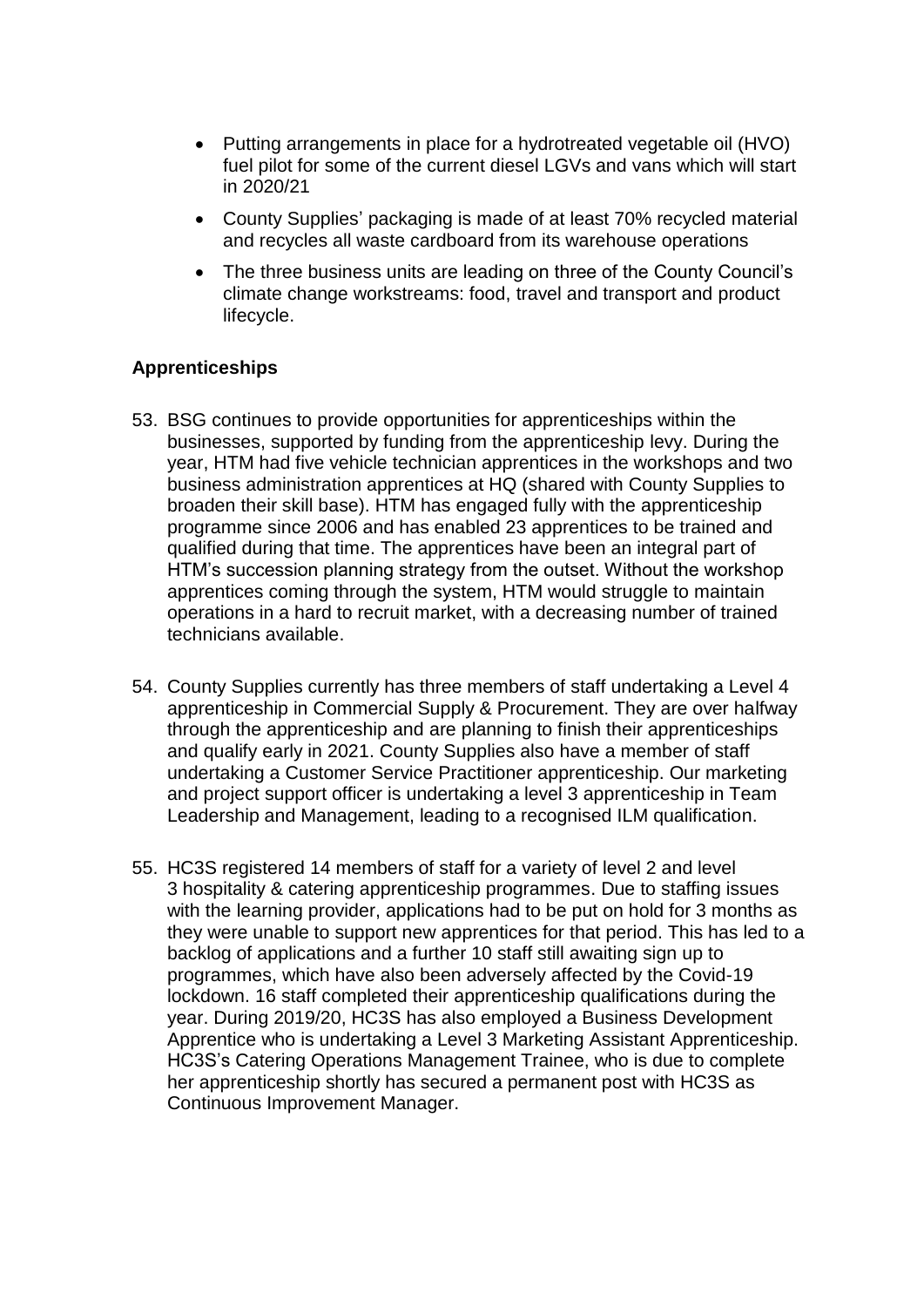## **Covid-19 Response and Recovery**

- 56. The business units have been assisting the County Council, schools, other customers and partners in Covid-19 response and recovery activities. The business units have also adapted their services to be Covid-19 secure for staff and customers and to support social distancing and other government requirements.
- 57. All three businesses have been working fully since lockdown started on 23 March and throughout the Covid-19 pandemic. HC3S has supported schools by providing meals for income assessed free school meal pupils and vulnerable and key worker children who were attending school. HC3S also provided an emergency catering service to 5 primary schools whose private sector catering suppliers were unable to provide the service required, especially over the Easter and half-term holidays when schools remained open.
- 58. The County Supplies warehouse has been fully operational and delivering to all customers who have remained open. County Supplies has also been supporting the Local Resilience Forum PPE warehouse operation.
- 59. All five of HTM's vehicle workshops have remained open, supporting all customers including Hampshire Highways, Highways England, County Council departments and schools.
- 60. There is obviously pressure on income and turnover in 2020/21. Meal numbers are much lower than usual, demand for short term hire and related services provided by HTM is very low and sales from the County Supplies warehouse are below target as schools require less curriculum supplies with pupil numbers affected by lockdown. Over 500 staff have been furloughed for a few months where they are funded by income that has been affected by the pandemic.
- 61. Further information on the range of services that the business units have been providing during the pandemic and the financial and operational impact will be reported in more detail to a future meeting of the Panel.

# **Conclusions**

62. The performance of all three businesses has been adversely affected by unplanned cost increases and a downturn in customer spend in 2019/20 and, in the case of HC3S, by the Covid-19 pandemic affecting school meal numbers in March 2020. This reflects the financial constraints that are affecting our public sector customers and has been highlighted in the business units' annual reports and business plans for the last few years.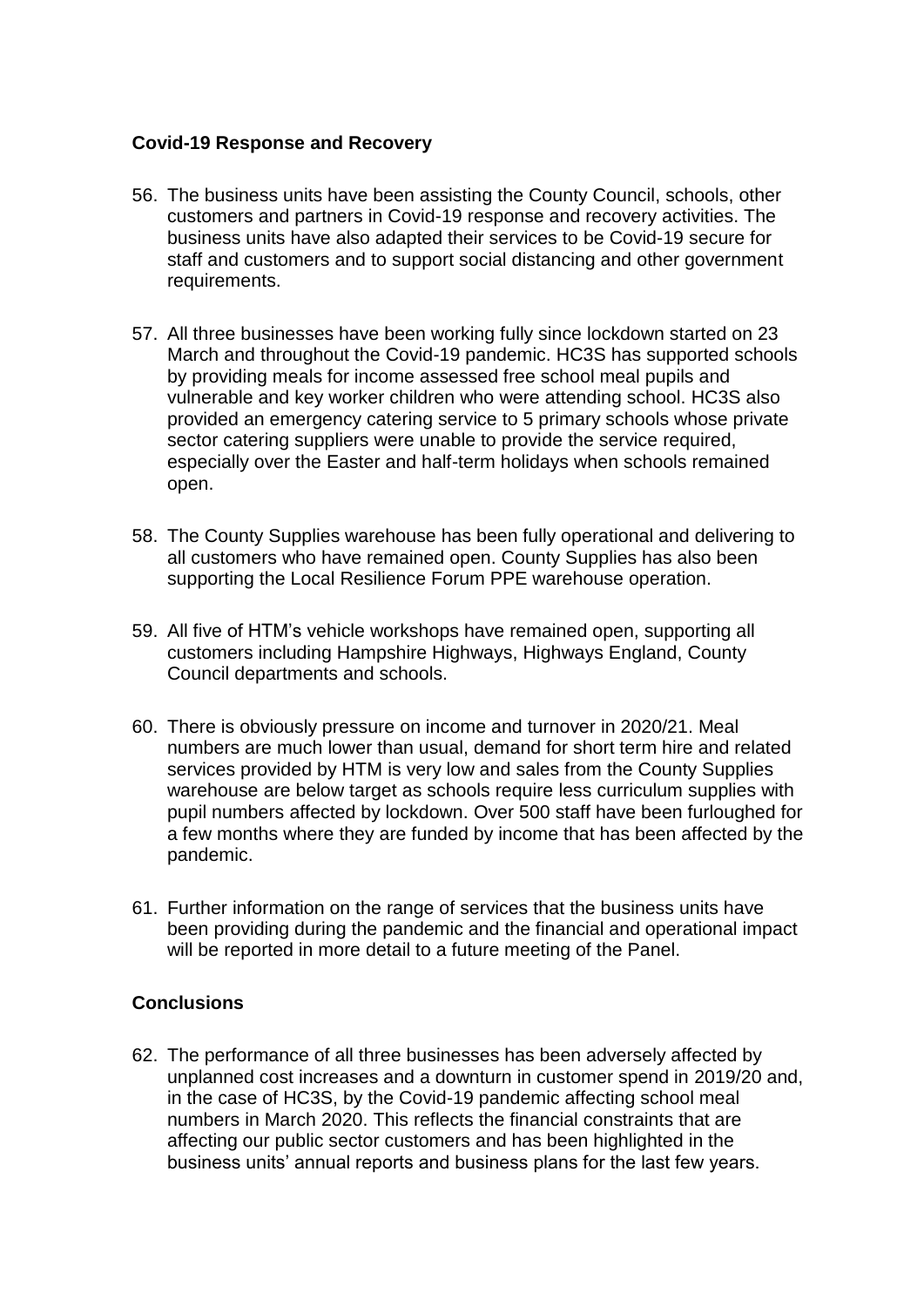- 63. The businesses have continued to win new customers and have contributed to a number of County Council initiatives and objectives during the year, including climate change, increasing the number of fully electric vehicles in the County Council's fleet to 41, providing and promoting healthy and nutritious meals for school children, offering a range of apprenticeship opportunities and supporting local suppliers within their supply chains.
- 64. BSG's business development plans, which focus on on-going efficiencies, exploiting digital technologies, meeting customers' changing expectations, retaining customer loyalty and winning new business remain critical to achieving on-going success and long-term financial sustainability for the three business units in a highly competitive marketplace. The Covid-19 pandemic has added significant financial and operational challenges in both 2019/20 and 2020/21.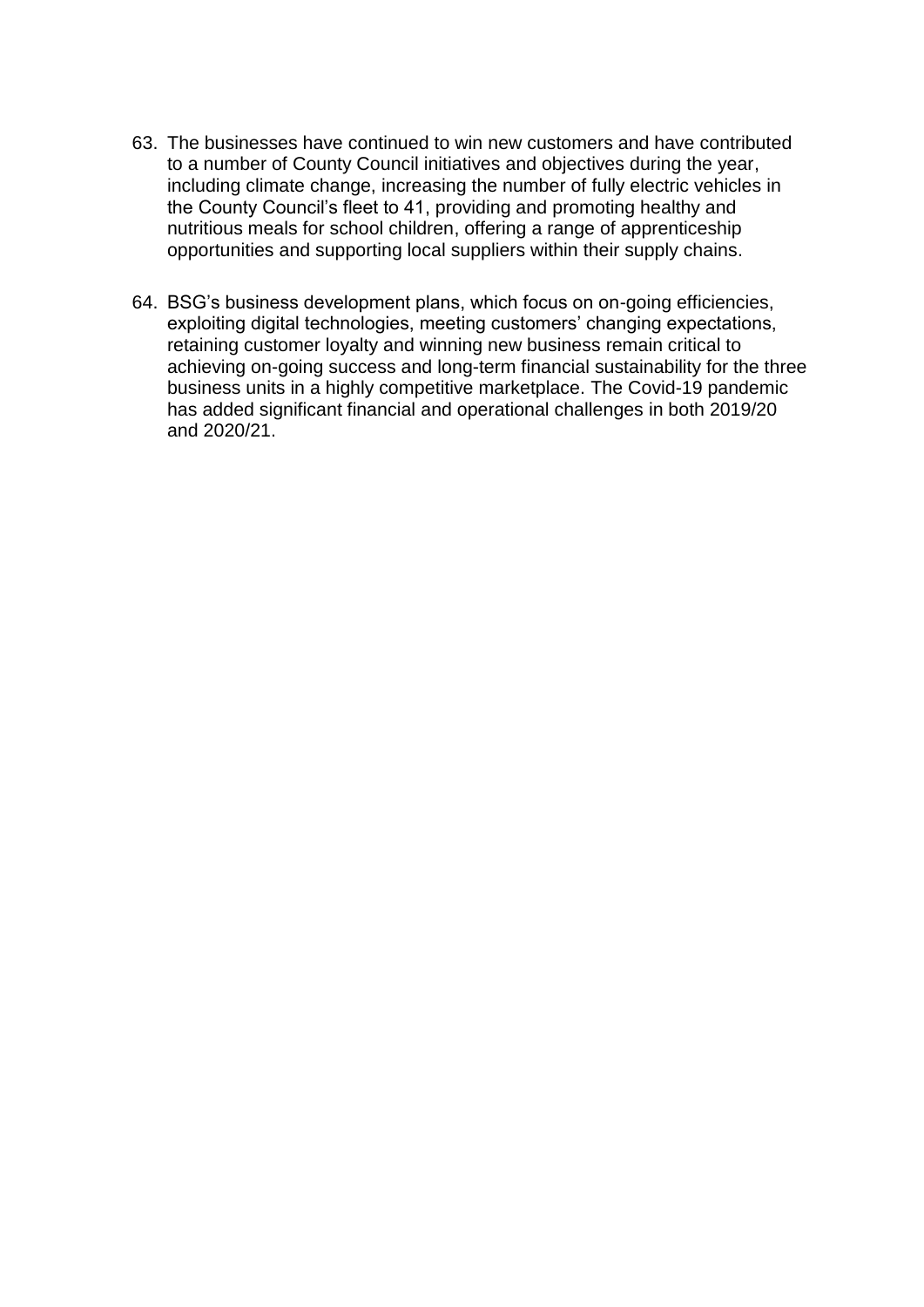## **REQUIRED CORPORATE AND LEGAL INFORMATION:**

**Links to the Strategic Plan**

**This proposal does not link to the Strategic Plan but, nevertheless, requires a decision because it enables the business units to demonstrate appropriate reporting mechanisms and to operate on a self-funding basis within the County Council's financial regulations.**

#### **Other Significant Links**

| <b>Links to previous Member decisions:</b>          |                |
|-----------------------------------------------------|----------------|
| <u>Title</u>                                        | Date           |
| Business Services Group - 2018/19 Annual Report and | 8 October 2019 |
| <b>Accounts</b>                                     |                |
| Business Services Group - Business Plans 2019/20    | 26 March 2019  |
|                                                     |                |

**Section 100 D - Local Government Act 1972 - background documents**

**The following documents discuss facts or matters on which this report, or an important part of it, is based and have been relied upon to a material extent in the preparation of this report. (NB: the list excludes published works and any documents which disclose exempt or confidential information as defined in the Act.)**

Document Location

None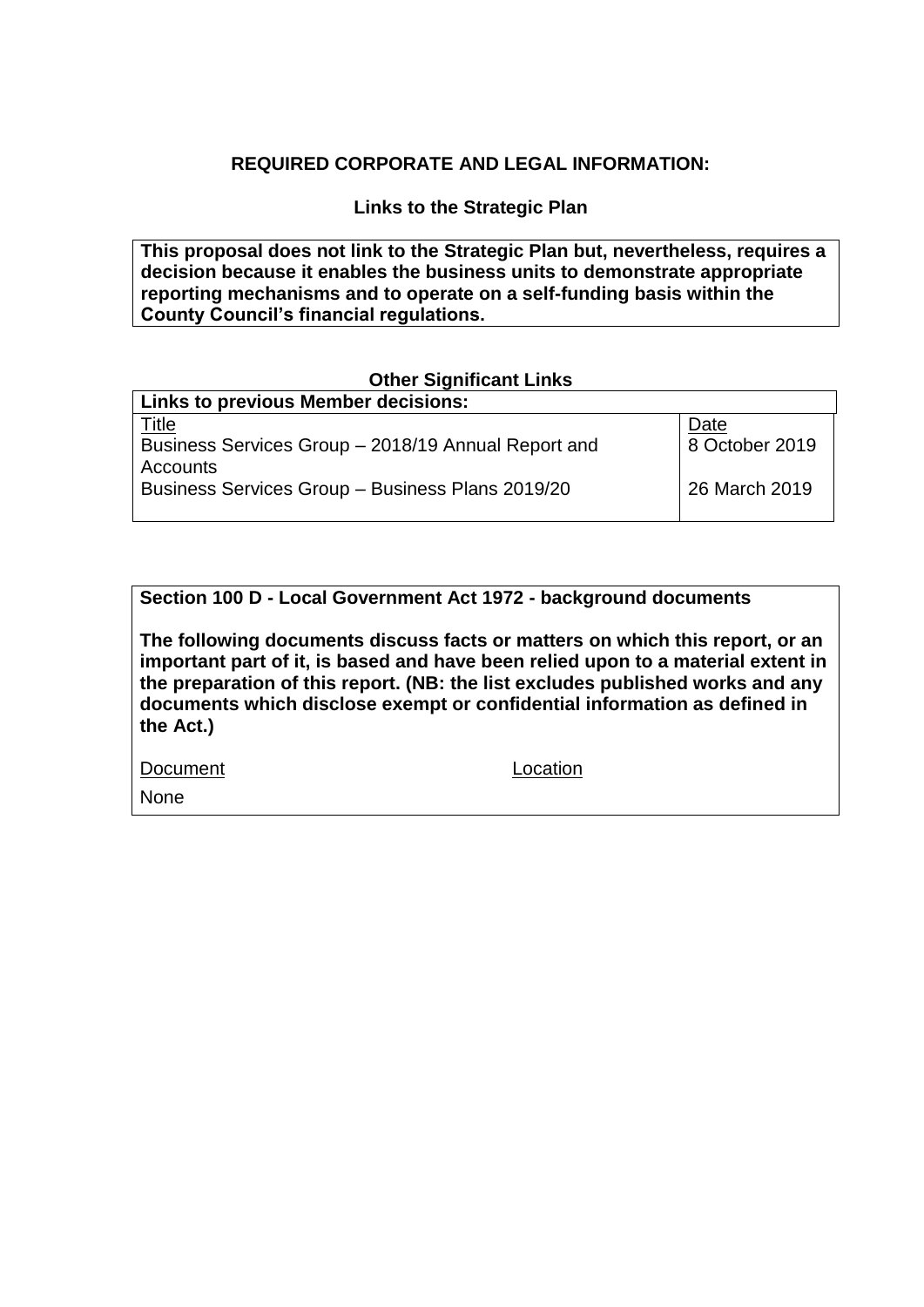# **EQUALITIES IMPACT ASSESSMENT:**

## 1. **Equality Duty**

The County Council has a duty under Section 149 of the Equality Act 2010 ('the Act') to have due regard in the exercise of its functions to the need to:

- Eliminate discrimination, harassment and victimisation and any other conduct prohibited by or under the Act with regard to the protected characteristics as set out in section 4 of the Act (age, disability, gender reassignment, marriage and civil partnership, pregnancy and maternity, race, religion or belief, sex and sexual orientation);
- Advance equality of opportunity between persons who share a relevant protected characteristic within section 149(7) of the Act (age, disability, gender reassignment, pregnancy and maternity, race, religion or belief, sex and sexual orientation) and those who do not share it;
- Foster good relations between persons who share a relevant protected characteristic within section 149(7) of the Act (see above) and persons who do not share it.

Due regard in this context involves having due regard in particular to:

- The need to remove or minimise disadvantages suffered by persons sharing a relevant protected characteristic that are connected to that characteristic;
- Take steps to meet the needs of persons sharing a relevant protected characteristic that are different from the needs of persons who do not share it;
- Encourage persons sharing a relevant protected characteristic to participate in public life or in any other activity in which participation by such persons is disproportionally low.

### 2. **Equalities Impact Assessment:**

This report outlines the financial position of the Business Services Group for 2019/20 and therefore an Equalities Impact Assessment has not been considered necessary in the development of this report as it is not proposing any changes to current service provision and therefore will have no impact on groups with protective characteristics.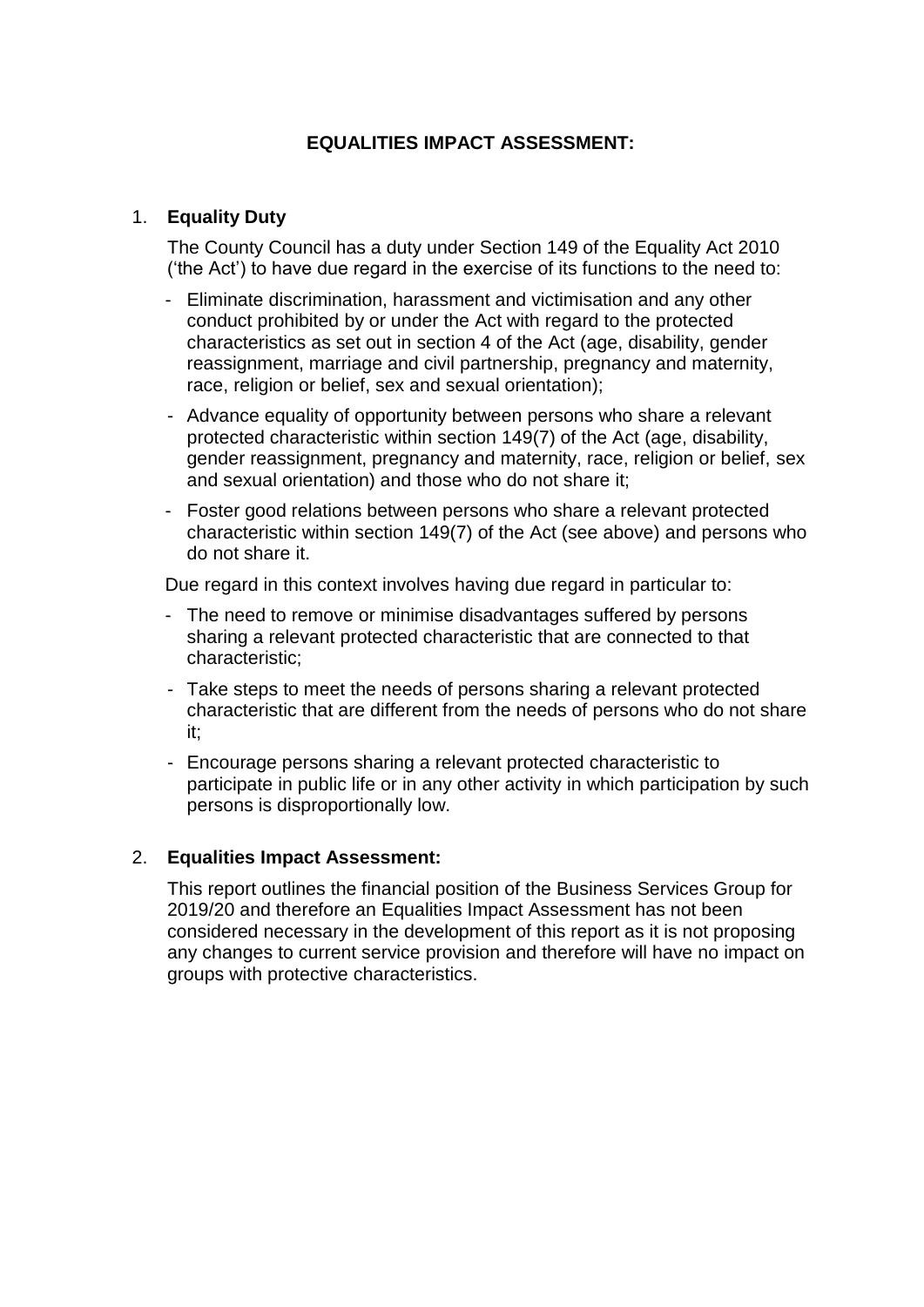### **CCBS Business Services Group Final Accounts 2019/20**

|                     | <b>Hampshire County Council Catering Services (HC3S)</b> |                |                |            |          |                   |  |
|---------------------|----------------------------------------------------------|----------------|----------------|------------|----------|-------------------|--|
|                     |                                                          |                |                | Variance   |          | <b>Deficit as</b> |  |
|                     | Original                                                 | <b>Revised</b> |                | to revised |          | %age of           |  |
|                     | <b>Target</b>                                            | <b>Target</b>  | <b>Actuals</b> | target     | Variance | income            |  |
|                     | 2019/20                                                  | 2019/20        | 2019/20        | 2019/20    | 2019/20  | 2019/20           |  |
|                     | £'000                                                    | £'000          | £'000          | £'000      | $\%$     | %                 |  |
| Income              | 38,127                                                   | 36,797         | 35,126         | (1,671)    | $-4.5%$  |                   |  |
| <b>Costs</b>        | 38,013                                                   | 38,089         | 37,156         | (933)      | $-2.4%$  |                   |  |
| Surplus / (deficit) | 114                                                      | (1, 292)       | (2,030)        | (738)      | 57.1%    | $-5.8%$           |  |

|                     | <b>County Supplies</b>        |                |                |            |          |         |
|---------------------|-------------------------------|----------------|----------------|------------|----------|---------|
|                     | Variance<br><b>Surplus as</b> |                |                |            |          |         |
|                     | Original                      | <b>Revised</b> |                | to revised |          | %age of |
|                     | <b>Target</b>                 | <b>Target</b>  | <b>Actuals</b> | target     | Variance | income  |
|                     | 2019/20                       | 2019/20        | 2019/20        | 2019/20    | 2019/20  | 2019/20 |
|                     | £'000                         | £'000          | £'000          | £'000      | %        | %       |
| Income              | 12,032                        | 11,159         | 11,230         | 71         | 0.6%     |         |
| Costs               | 11,593                        | 10,839         | 10,838         | (1)        | 0.0%     |         |
| Surplus / (deficit) | 439                           | 320            | 392            | 72         | 22.5%    | 3.5%    |

|                     | <b>Hampshire Transport Management (HTM)</b> |                          |                |                                  |          |                                        |  |
|---------------------|---------------------------------------------|--------------------------|----------------|----------------------------------|----------|----------------------------------------|--|
|                     | Original<br><b>Target</b>                   | <b>Revised</b><br>Target | <b>Actuals</b> | Variance<br>to revised<br>target | Variance | <b>Surplus as</b><br>%age of<br>income |  |
|                     | 2019/20                                     | 2019/20                  | 2019/20        | 2019/20                          | 2019/20  | 2019/20                                |  |
|                     | £'000                                       | £'000                    | £'000          | £'000                            | %        | %                                      |  |
| Income              | 8,735                                       | 8,735                    | 8,670          | (65)                             | $-0.7%$  |                                        |  |
| Costs               | 8,684                                       | 8,684                    | 8,656          | (28)                             | $-0.3%$  |                                        |  |
| Surplus / (deficit) | 51                                          | 51                       | 14             | (37)                             | $-72.5%$ | 0.2%                                   |  |

|                     | <b>Business Services Group</b> |                          |                |                                  |          |                                 |  |
|---------------------|--------------------------------|--------------------------|----------------|----------------------------------|----------|---------------------------------|--|
|                     | Original<br>Target             | <b>Revised</b><br>Target | <b>Actuals</b> | Variance<br>to revised<br>target | Variance | Surplus as<br>%age of<br>income |  |
|                     | 2019/20                        | 2019/20                  | 2019/20        | 2019/20                          | 2019/20  | 2019/20                         |  |
|                     | £'000                          | £'000                    | £'000          | £'000                            | %        | %                               |  |
|                     |                                |                          |                |                                  |          |                                 |  |
| Income              | 58,894                         | 56,691                   | 55,026         | (1,665)                          | $-2.9%$  |                                 |  |
| Costs               | 58,290                         | 57,612                   | 56,650         | (962)                            | $-1.7%$  |                                 |  |
| Surplus / (deficit) | 604                            | (921)                    | (1,624)        | (703)                            | 76.3%    | $-3.0%$                         |  |